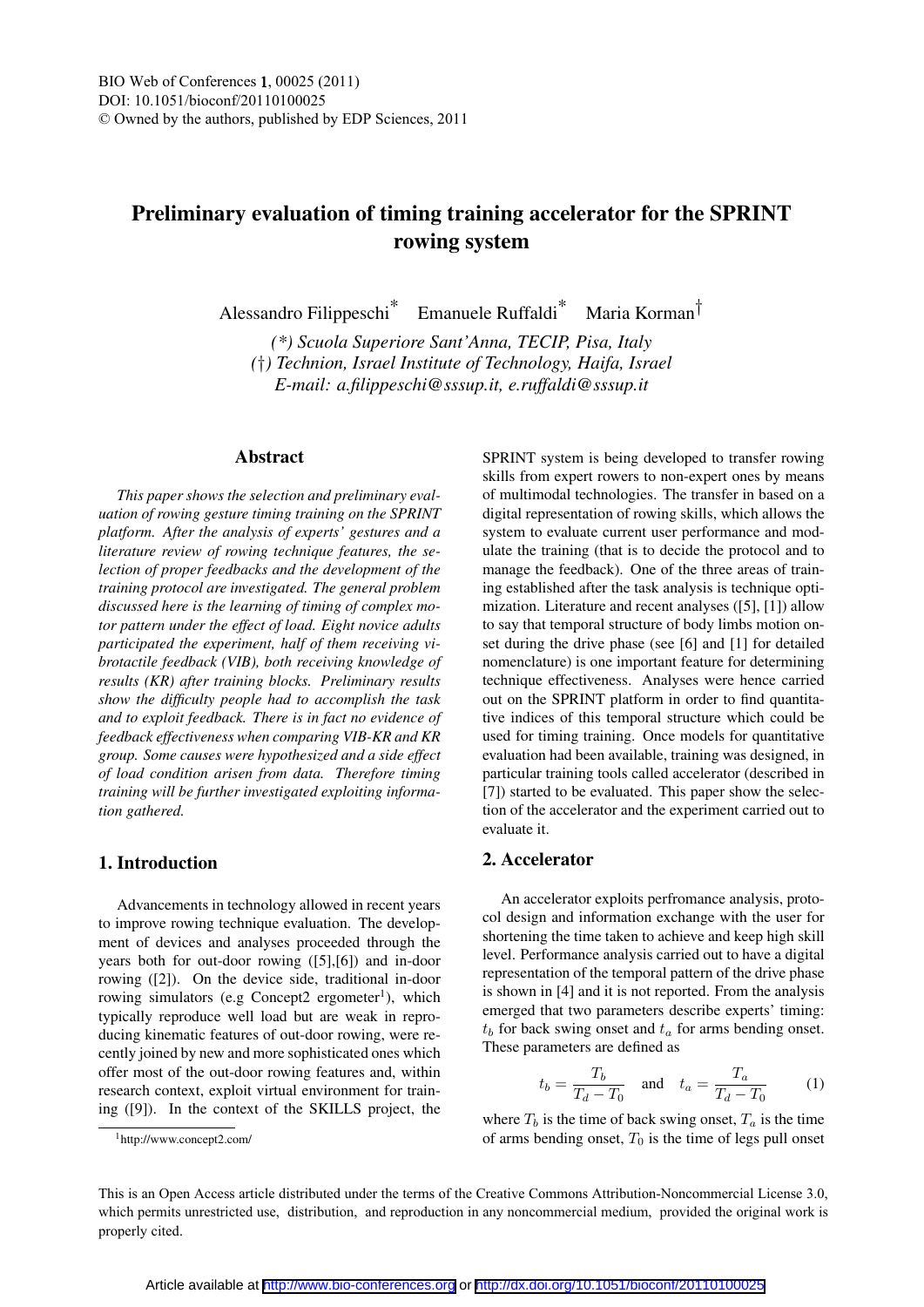

Figure 1: Body limbs temporal pattern: body limbs should be moved only in the green intervals.

and  $T_d$  is the drive phase end time. Fig. 1 shows the correct time structure according to Adam's style ([5]) along with previously mentioned parameters. The chosen information exchange is mainly composed of three parts: visual cue, auditory cue and vibrotactile feedback. Among different kinds of feedback that could be implemented the vibrotactile was selected because of its effectiveness in training motor skills [3] and because it makes the user significantly less dependent on the feedback when compared to other cues [8]. The auditory cue consisted of two beeps informing users about motion onsets, it was provided both during training and tests. During training the time elapsed between the feedback and auditory cue was supposed to inform users about anticipation or delay of motion onset. The visual cue was a number representing the stroke pace participants were performing. The training protocol was set as long as possible to avoid fatigue, which could affect performance discriminating participants on their fitness status. Feedback was always given during training, although some studies ([10]) show concurrent feedback given with 100% frequency not to be the best for learning, studies on complex skills ([11]) show this feedback frequency to be the most effective.

### 3. Method

Eight naive adults (aged  $26.1 \pm 4.9$ ) screened for handedness and general health participated the experiment. The task consisted of rowing on the SPRINT platform following the timing given by the auditory cue at  $T_b$  and  $T_a$ . They were asked to keep their pace in the interval 15-18 spm in order to make suitable values set for timing parameters. Four participants were assigned to the vibrotactile provided group (VIB-KR) whereas the others to the knowledge of results only group (KR). The former were given the vibrational feedback during training blocks, the latter were not. All participants receive knowledge of results after each training block.

Block performance regarding back swing and arms bending was separately scored, scores increased as the

| Dayl             | Pre S1        |              | <b>Training S2</b> |     |                    |               | Post S3      |     | Post S4       |  |
|------------------|---------------|--------------|--------------------|-----|--------------------|---------------|--------------|-----|---------------|--|
| Duration         | $4 \times 1'$ |              | $10 \times 2'$     |     |                    | $4 \times 1'$ |              |     | $4 \times 1'$ |  |
| Rest time        | 3x1'          | $2^{\circ}$  |                    | 9x1 | 2'                 | 3x1<br>10'    |              |     | 3x1'          |  |
| Load             | NO            |              | NO.                |     |                    | NO.           |              |     | <b>FULL</b>   |  |
| Day <sub>2</sub> | Pre S5        |              | Pre S6             |     | <b>Training S7</b> |               | Post S8      |     | Post S9       |  |
| Duration         | $4 \times 1'$ |              | $4 \times 1'$      |     | $10 \times 2$      |               | $4 \times 1$ |     | $4 \times 1'$ |  |
| Rest time        | $3 \times 1'$ | $2^{\prime}$ | 3x1'               | 2'  | 9x1'               | $2^{\circ}$   | 3x1'         | 10' | 3x1'          |  |
| Load             | NO.           |              | <b>FULL</b>        |     | <b>FULL</b>        |               | <b>FULL</b>  |     | NO.           |  |
| Day3             | Ret S10       |              |                    |     |                    |               |              |     |               |  |
| Duration         | $4 \times 1'$ |              |                    |     |                    |               |              |     |               |  |
| Rest time        | $3 \times 1'$ |              |                    |     |                    |               |              |     |               |  |
| Load             | FULL          |              |                    |     |                    |               |              |     |               |  |

Figure 2: The complete protocol

ratios of correct strokes over the total did. Timing error are defined as

$$
e_b = t_b - \tilde{t}_b \quad \text{and} \quad e_a = t_a - \tilde{t}_a \tag{2}
$$

for back and arms respectively, where  $\tilde{t}_b$  and  $\tilde{t}_a$  are the target values of timing parameters (also based on performance analysis described in [4]). Vibration was triggered when timing error exceeded the initially set thresholds, namely  $\tilde{e}_b$  and  $\tilde{e}_a$ . Given the expertise of the participants, some task simplifications were introduced: thresholds for error triggering was set high than experts performance variability and load was completely removed in the first part of the protocol.

The experiment lasted three days, two consecutive days could not be separated by more than 72 hours. In the first day people were instructed about the experiment, they were then taught how to row by means of verbal instruction and by practicing on the platform. After they familiarized with the platform and the audio cue they performed the preliminary assessment, then the training and finally post assessment tests. At the beginning of day two participants shortly familiarized with the platform than carried out pre-tests, training and post-test. In the third day participants carried out a retention test. Fig. 2 summarizes the final protocol, duration, rest time and load condition are specified for each block, participants were given longer rest time when switching load condition.

### 4 Analysis

Some variables were extracted to check feedback effectiveness and to find regularities in participants' behavior. Errors  $e_a(i)$  and  $e_b(i)$  were used for gathering the perfromance indices needed for the evaluation. Data were screened in the  $(e_b(i), e_a(i))$  plane, called  $\varepsilon$  in the following, in this plane each point is a stroke outcome. Fig. 3(b) shows the template of the analysis along with a block outcome: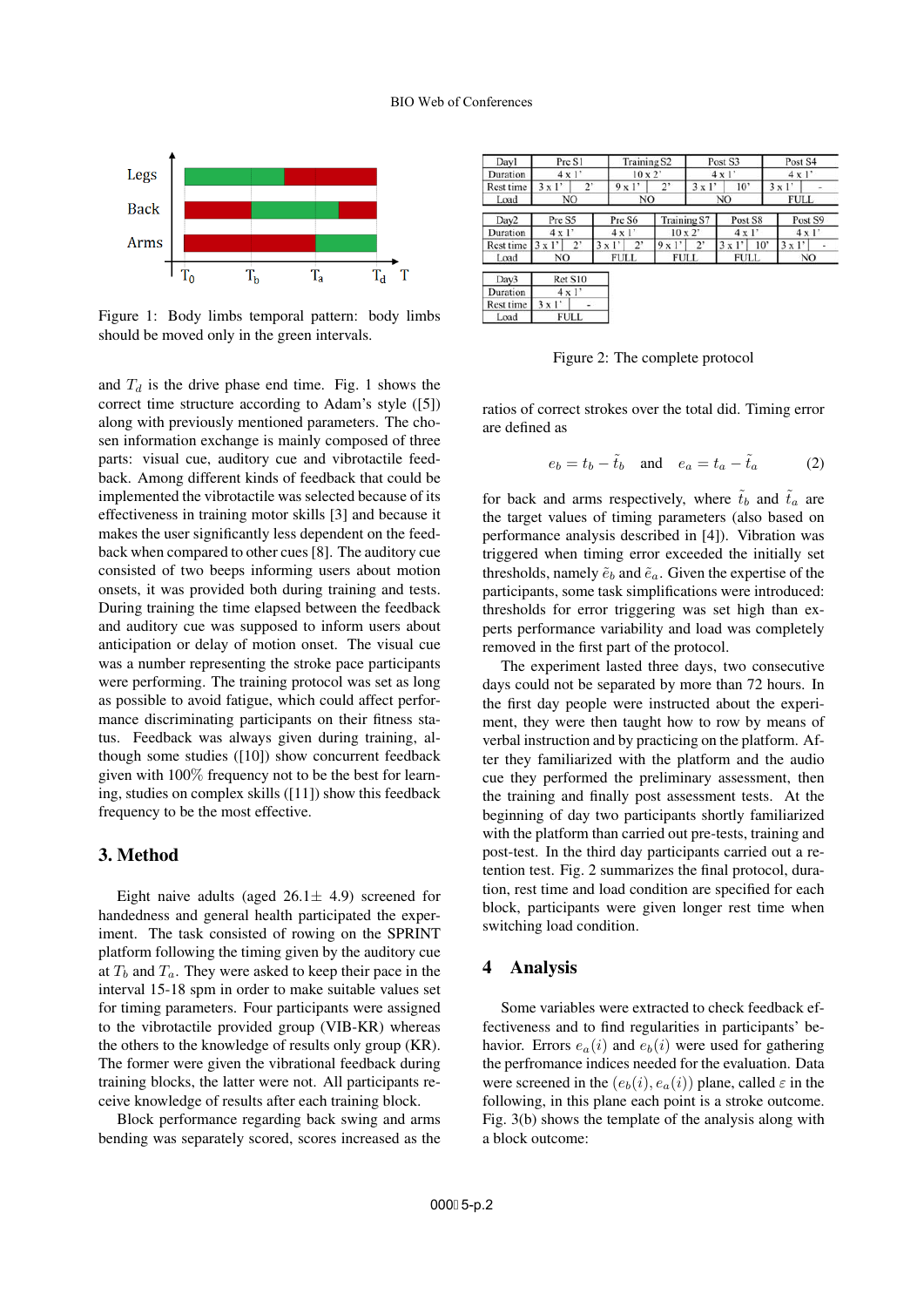- horizontal solid lines represent alignment with the required arms timing, vertical ones are the same for back;
- horizontal and vertical dashed lines represent thrsholds  $\tilde{e}_a$  and  $\tilde{e}_b$ ;
- dashed oblique line represents points where back and arm errors are the same, that is arms motion onset occur the rigth time after back's one, but they may be both wrong with respect to leg motion onset;
- dashed oblique lines represents points in which arms motion onset happens  $t_2 - t_1$  s after back's one, under this line arms are moved before back, that is rowing sequence is flipped.

Each stroke was scored according to its position in  $\varepsilon$ : back/arms is scored one if the point lies between vertical/horizontal dashed lines. For each block  $i$ , the centroid  $G_i$  of the block's strokes set was computed in order to synthesize block performance. A centroid is defined as the point which minimizes the sum of Euclidean distances from all the strokes of the block. Each block was then scored according to its centorids positions in  $\varepsilon$ , zones mentioned in the following refer to Fig. 3(a):

- $\Delta G_i$ : distance from the target point  $O(0,0)$ , it takes into account both back and arms error.
- $F(G_i)$ : binary variable that is one when  $G_i$  lies in one of the light blue zones. It shows if there is a significative difference in back and arms alignement with correct timing.  $F(G_i)$  indicates if participants focused their attention one one limb, thus paying less attention to the other.
- $L(G_i)$ : binary variable that is one when  $G_i$  lies either in orange or purple zones.  $L(G_i)$  is one when back and arms errors are almost the same, highlighting that the participant coordinated well back and arms motions locking them each other.

#### 5 Results and Discussion

Data were analyzed in order to check effectiveness of vibrotactile feedback, effects of resistance, focus on the goal and to find common behaviors among subjects. VIB-KR participant number 3 data are not always reliable due to problems with motion tracking system, they are anyway reported. Only data where rowing cycle was carried out in the correct sequence were considered since it is unlikely that participants who missed the whole stroke could be paying attention to timing.



Figure 3: (a)  $\varepsilon$  plane along with score zones, light blue zones represent focused behaviuor, orange and purple ones to lock, whereas orange and yellow to hits. (b) Four stroke sets samples (circles) along with their centroid (squares).



Figure 4: Average and standard deviation of  $\Delta G_i$  of each participants during test sessions.

Fig. 4 shows the average of total error  $\Delta G_i$  for each block of each test session for all participants. Both VIB-KR and KR groups' participants generally improve. It is possible to note that arms' error is generally lower than back's one and that lower errors are produced in no load conditions. From the graphs vibrotactile feedback does not seem to give further benefits when coupled with audio guidance and KR. Fig. 5 plots show  $G_i$ through test sessions along with their stroke sets. Each plot shows the four blocks of the session: colors go from light cyan for the first block to purple for the last. This plot allows to see that many participants, despite having no feedabck on their perofrmance, adapted their behavior in order to follow the only guidance they had left, thas is the audio cue. Many of them were not able to reach the hit area (yellow or orange zones), however, they tried either to focus on one limb (e.g. perticipant KR7 who focused form S5 on) or to keep the right time lapse between limbs onset (e.g. VIB-KR1 during S8), they hence exploited at most audio guidance. From this